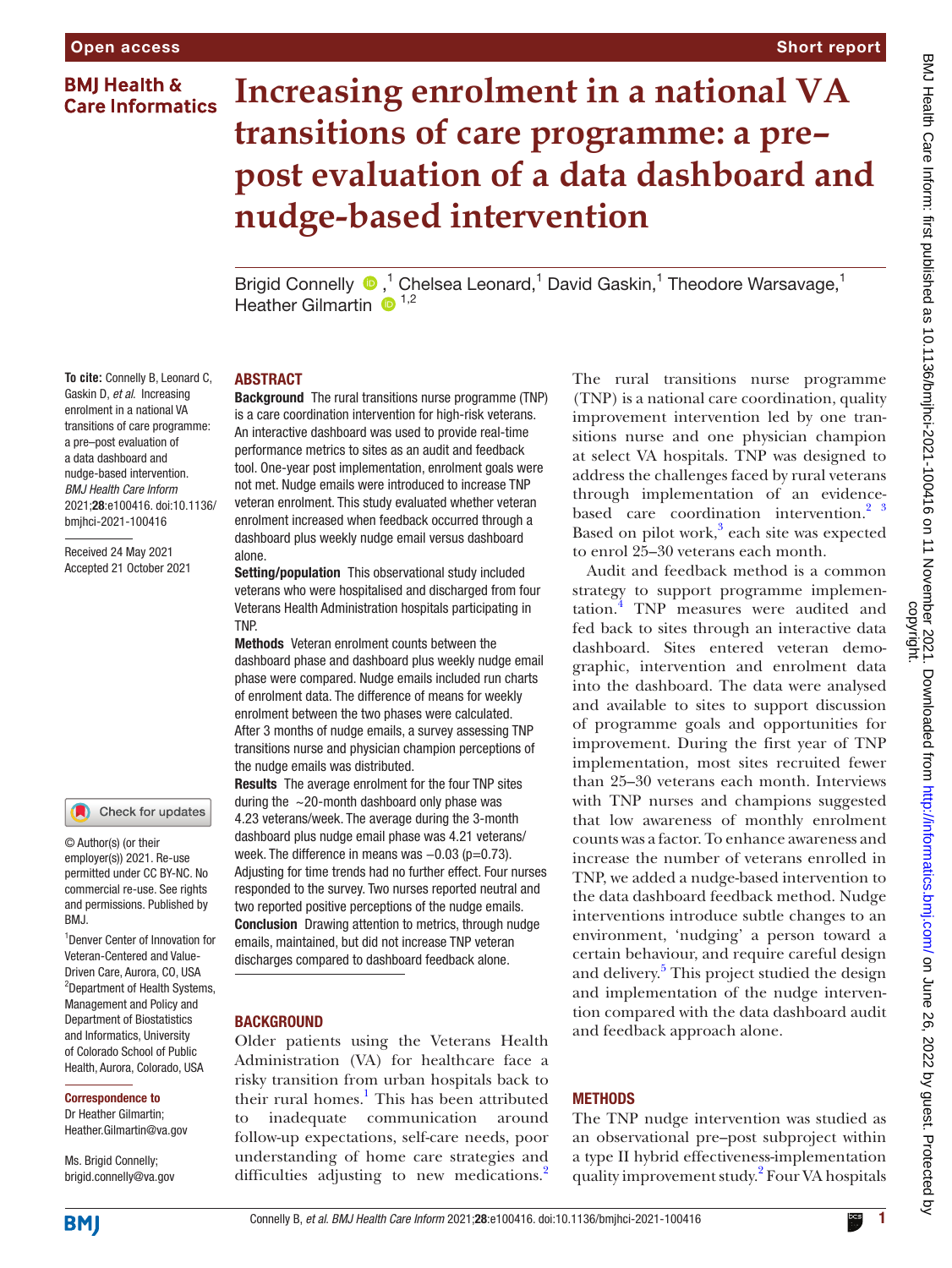

<span id="page-1-0"></span>Figure 1 Sample site-specific run chart. This figure was created by the first and senior authors of this paper. Both gave their permission for its publication.

that were enrolling veterans in TNP for 22 months participated. The data dashboard plus nudge intervention trial period were scheduled for 3months.

#### Data dashboard intervention

The data dashboard was hosted in Microsoft SQL Server Reporting Services on a VA-hosted, interactive interface designed specifically for TNP. Transitions nurses were encouraged to enter enrolment information daily. The data were descriptively (eg, means and counts) analysed using Excel formulas and put into data tables and charts. Site level data were available for review and retrieval within secure folders on demand.

### Nudge-based intervention

The TNP nudge intervention was informed by two evidence-based design approaches: salience and default/ positioning effect.<sup>[5](#page-2-4)</sup> Salience effect refers to the tendency to focus on noteworthy or novel items, while ignoring those that do not grab attention. We included a run chart in the email, using bright, colourful graphics to draw attention to the enrolment data ([figure](#page-1-0) 1). These run charts were site specific and presented 6months of weekly enrolment counts and a trend line depicting the average enrolment for the duration of the programme.

Default/positioning effect refers to the ease with which someone makes a choice, in our case, routinely viewing TNP enrolment data. The nudge intervention and run chart were pushed directly to sites' email inboxes weekly, an alternative to the dashboard, which required sites to pull their own data from a secure folder. The difference of means for weekly enrolment numbers between the two phases was calculated using Poisson distribution. To assess perceptions of the data dashboard and nudge intervention, a VA REDCap survey was distributed to the four transitions nurses and four site champions at the end of the trial period.

# RESULTS

Over the 3-month trial period, 10 nudge-based emails were sent to each site. The average enrolment for all sites during the 22-month dashboard only phase was 4.23 veterans a week, or 15.9 veterans a month. The average enrolment for all sites during the 3-month dashboard and nudge email phase was 4.21 veterans/week and 18.75 veterans/month. The difference in means was −0.03 (p=0.73). Adjustment for time trends had no further effect. All four TNP nurses and zero site champions completed the post-trial survey. Half of the nurses (n=2) indicated that the run charts increased their awareness of enrolment expectations, but all four reported the nudge emails did not impact collaboration with site champions around enrolments goals.

# **DISCUSSION**

We aimed to increase awareness of weekly enrolment counts and overall veteran enrolments in TNP by introducing a nudge intervention to augment a data dashboard audit and feedback method. We found some increase in awareness, but no change in enrolments during the nudge intervention. Enrolments continued lower than programme expectations. Our findings suggest that improving performance through audit and feedback is nuanced and requires engagement by sites to problem solving along with flexibility and frequent review by implementation teams.

Due to the lack of impact, we ended the nudge intervention and started reporting enrolment data on monthly transitions nurse learning collaborative phone calls with time allotted for discussion. We anticipate this approach will facilitate group problem solving regarding veteran enrolments and lead to programme adaptations and realistic goals to support sustainment of TNP at current sites. Additional methods to test in future work include audit and feedback through weekly text messages through the phone or a dedicated web-based app. While this may combat email fatigue and be a novel approach to engage participants, the efficacy of these nudge-based methods has been mixed across settings.<sup>67</sup>

Our study has several limitations and should be viewed in the context in which it was delivered. Given our small sample size, this study was subject to selection bias. The interventions were implemented as part of a pragmatic

ဥ